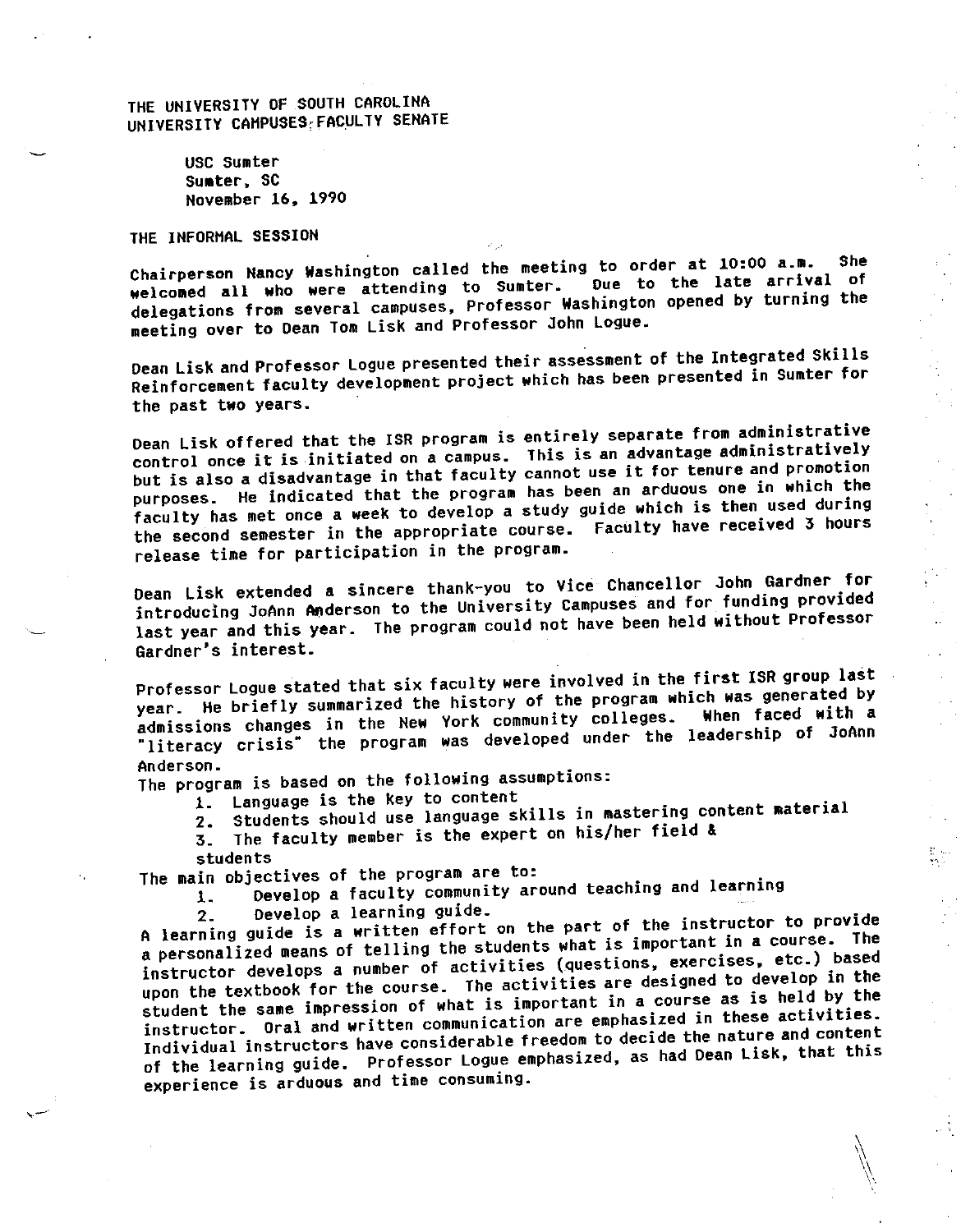After questions from the Senate, Professor Logue indicated that if a campus attempts to facilitate ISR that a policy for publishing study guides should be determined at the onset of the program. The meeting was turned over to the Chair.

Professor Washington then recognized a guest, Susan Bridwell, Dean of Telecommunications Instruction and Independent Learning.

Campus reports were heard from the following: Dean Plyer, Beaufort; Dean Arnold, Lancaster; Dean Clayton, Salkehatchie; Dean Lisk for Dean Anderson, Sumter; Dean Davis, Union; Professor Washington for Dean Hay, Lifelong Learning.

Chair Washington then moved the Senate into its various committees for working sessions.

THE FORHAL SESSION

I. CALL TO ORDER

Chair Washington called the afternoon session to order at 1:15 p.m.

II. CORRECTION/APPROVAL OF MINUTES

The minutes of the September 21, 1990 meeting were not approved due to the **late arrival** of the minutes **with** Professor Gardner.

III. REPORTS FROM UNIVERSITY OFFICERS The strate

A. Or. John J. Duffy, Chancellor

The Chancellor did not have a written report. Dr. Duffy indicated there would not be a mid-year budget cut. The economic outlook for the coming year remains uncertain. CHE recommended 34 projects for the bond bill which total \$267,425,766. Tech is part of this bill for the first time. Those which are ranked through 20 should be funded. Exactly where the Sumter library renovation is on the list is deferred until Tech and USC-Sumter demonstrate that they have initiated an effort to work together.The CHE staff have written a "master plan·. The college presidents in the state have met with the Executive Committee of the Commission to indicate that a master plan should include input from the colleges and citizens of the state. The master plan will now be reworked with input from institutions. The Commission will be considering proposals for: 4 year status for Sumter; BAIS and; the Learning Center concept which has already passed the Board of Trustees. After comments about the progress of the self-study, the Chancellor opened the floor to questions.

B. Professor John N. Gardner, Vice Chancellor

The written report of the Vice Chancellor appears as an attachment to these minutes.

五度 ∴

\  $\setminus$ 

IV. REPORTS FRDH STANDING COHHITTEES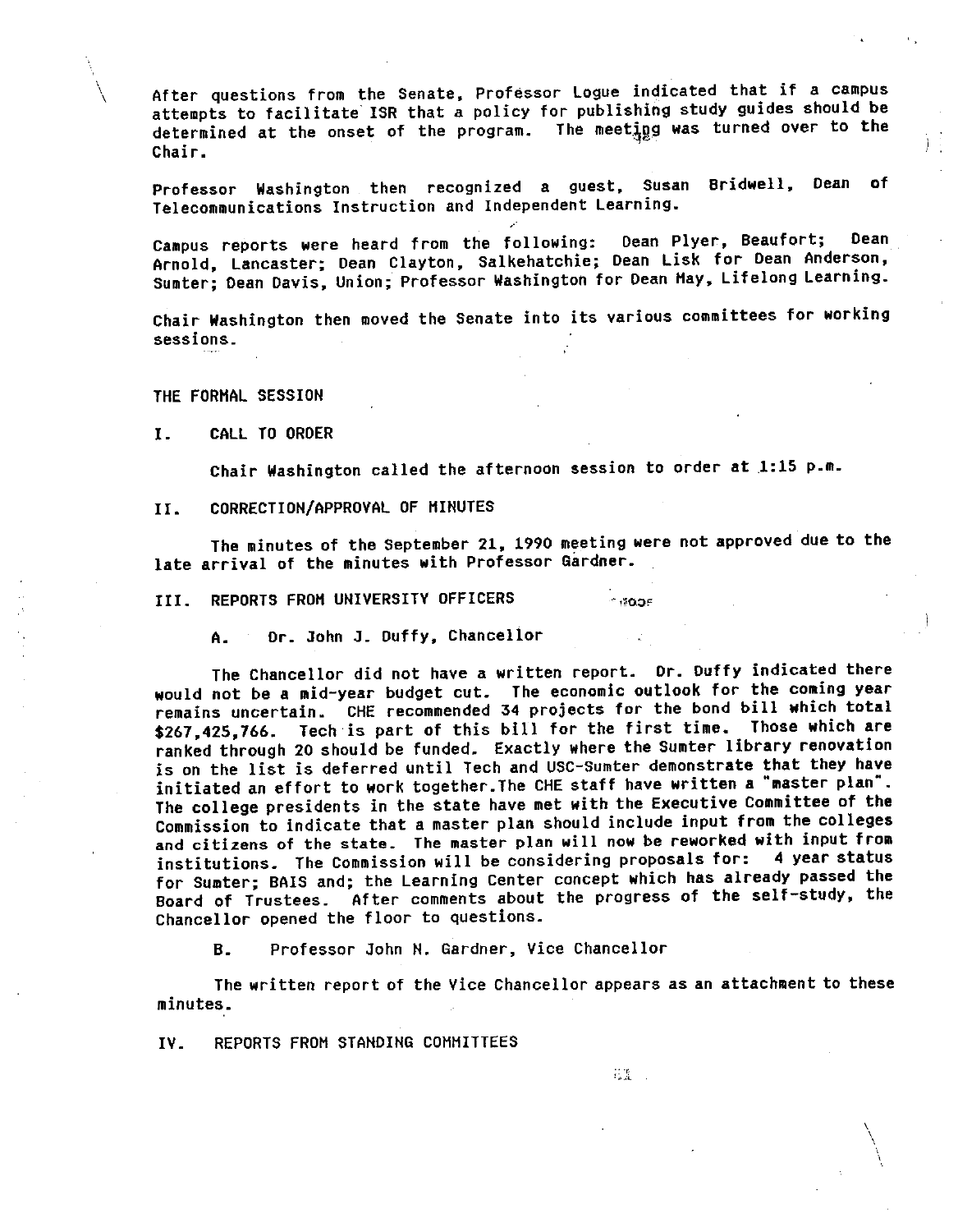### A. Rights and Responsibilities Committee Professor Gordon Haist, Chair

The Rights and Responsibilities Committee presented the following resolution:

Be it resolved that the Rights and Responsibilities Committee recommends that the University Campuses Faculty Senate vote as follows on the University Campuses Deans' proposed changes to the faculty manual:

a. concerning promotion and tenure, to vote against the recommendation to delete the phrase, "the applicant **will** be g1ven copies .•.. •

b. concerning the promotion procedure from instructor to assistant professor, to vote against the recommendation to delete the statement enabling instructors to apply for promotion after **two** years of full-tiae service.

The committee also urged Senators to encourage the members of their local tenure and promotion committee to discuss inadequacies in the present procedure, and to pass recommendations for change to their representatives on the System Tenure and Promotion Committee for their consideration at their January meeting.

The Chancellor indicated that his office had not made any decision relative to the changes that the Deans had recommended in the manual the Senate had approved last April in Beaufort. He welcomed comment.

Dr. Robert Castleberry presented a motion that:

MOTION: The University Campuses Faculty Senate vote on each change in the faculty manual as recommended by the Deans.

The motion was seconded and carried.

MOTION: DELETE THE PHRASE "THE MAJORITY OF WHOM SHALL BE ELECTED BY THE LOCAL FACULTY" IN REFERENCE TO THE CONSTITUTION OF LOCAL SEARCH COMMITTEES.

The motion was seconded and carried by a vote of 13 to 11.

MOTION: DELETE SECTION PROVIDING THAT APPLICANTS FOR TENURE AHO PROMOTION **WILL**  BE GIVEN COPIES OF FILE.

The motion was seconded and the Senate voted 14 to 10 to approve the motion. The position of the Deans was upheld.

MOTION: DELETE REFERENCE TO INSTRUCTORS APPLYING FOR ASSISTANT PROFESSOR THROUGH THE TENURE AND PROMOTION PROCESS.

The motion was seconded. The motion was defeated by a vote of 1 to 20. The Senate recommended that the original wording be maintained.

> \ 1\  $\setminus$  .

 $\mathbf{r}^{(1)}$ 

MOTION: THE WORKLOAD FOR FACULTY BE A. B. 12 CONTACT HOURS C. 12 HOURS 12 CREDIT HOURS

The motion was seconded. The majority voted for 12 contact hours. The vote was 7 to 13 to 1 for the options as listed.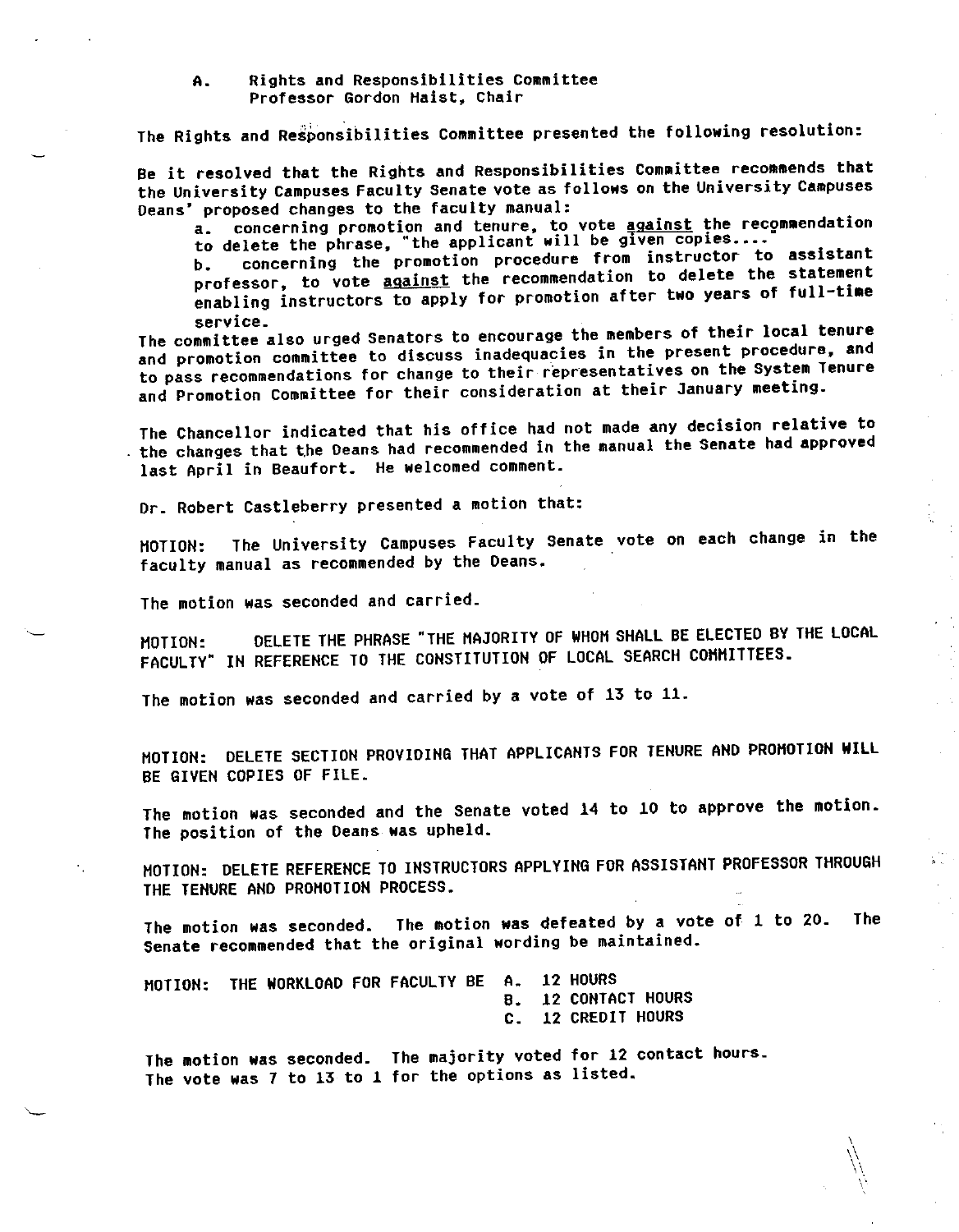# B. Welfare Committee Dr. Mary Barton, Chair

 $\sqrt{2}$ 

The committee reported that it had reviewed the overload policies at the various campuses. The committee **will** study the variations between the compensation for Graduate Regional Studies and courses for undergraduates. The committee made the following motion:

MOTION: IN LIGHT OF THE INCREASED EMPHASIS IN UNDERGRADUATE TEACHING, THAT ALL CAMPUSES ADOPT THE COLUMBIA MODEL OF 6.25% FOR OVERLOAD REIMBURSEMENT DURING THE REGULAR ACADEMIC YEAR. THIS WOULD PROVIDE A STANDARDIZATION OF COMPENSATION AMONG THE CAMPUSES CONSISTENT WITH THE SYSTEM CONCEPT DESCRIBED IN THE CURRENT SELF STUDY.

The motion was seconded and was approved by **a** majority vote.

The committee continued that in view of the projected budget shortfalls in the coming year, the Welfare Committee recommends the administration pay particular attention to the continuing need for upgrading faculty salaries.

In addition, the Welfare Committee requests that the salary information for 1990- 1991 be distributed to the Welfare Committee members before Christmas so that they can review this information before the February meeting. One important issue the committee will explore at the next meeting will be the various tuition remission programs for dependents that other public institutions are utilizing.

C. System Affairs Committee Dr. Robert Costello for Professor John Catalano, Chair

The committee discussed five topics in its meeting of November 16, 1990. There were no motions to present from committee. The topics discussed included:

1. After minor revision by the committee, a form is being distributed to senators to fill out in order to indicate interest in participating in the Visiting Scholar Forum.

2. The committee noted a need to follow up on reports that upper level business courses are being transferred into USC-Columbia from Midlands Tech, but not from University Campuses.

3. The committee discussed pros and cons of academic forgiveness policies, **<sup>a</sup>**topic currently on the agenda of the System Academic Policy Coordinating Committee.

**4.** Rumors that task reports on "learning centers" are in preparation. Faculty input on content would be desirable.

5. Protection of System, campus and faculty prerogatives from threats posed by Tech course transfer also **was** discussed.

V. EXECUTIVE COMMITTEE

Professor Rick Boulware for Or. Carolyn West, Secretary

The Executive Committee has met twice since the last Senate meeting. The Executive Committee members are compiling a list of potential donors for the Ada Thomas Scholarship. A letter will be sent to potential donors in the spring semester requesting donations. The fund needs to acquire \$5000 to begin **awarding** 

> \ I '.

ç.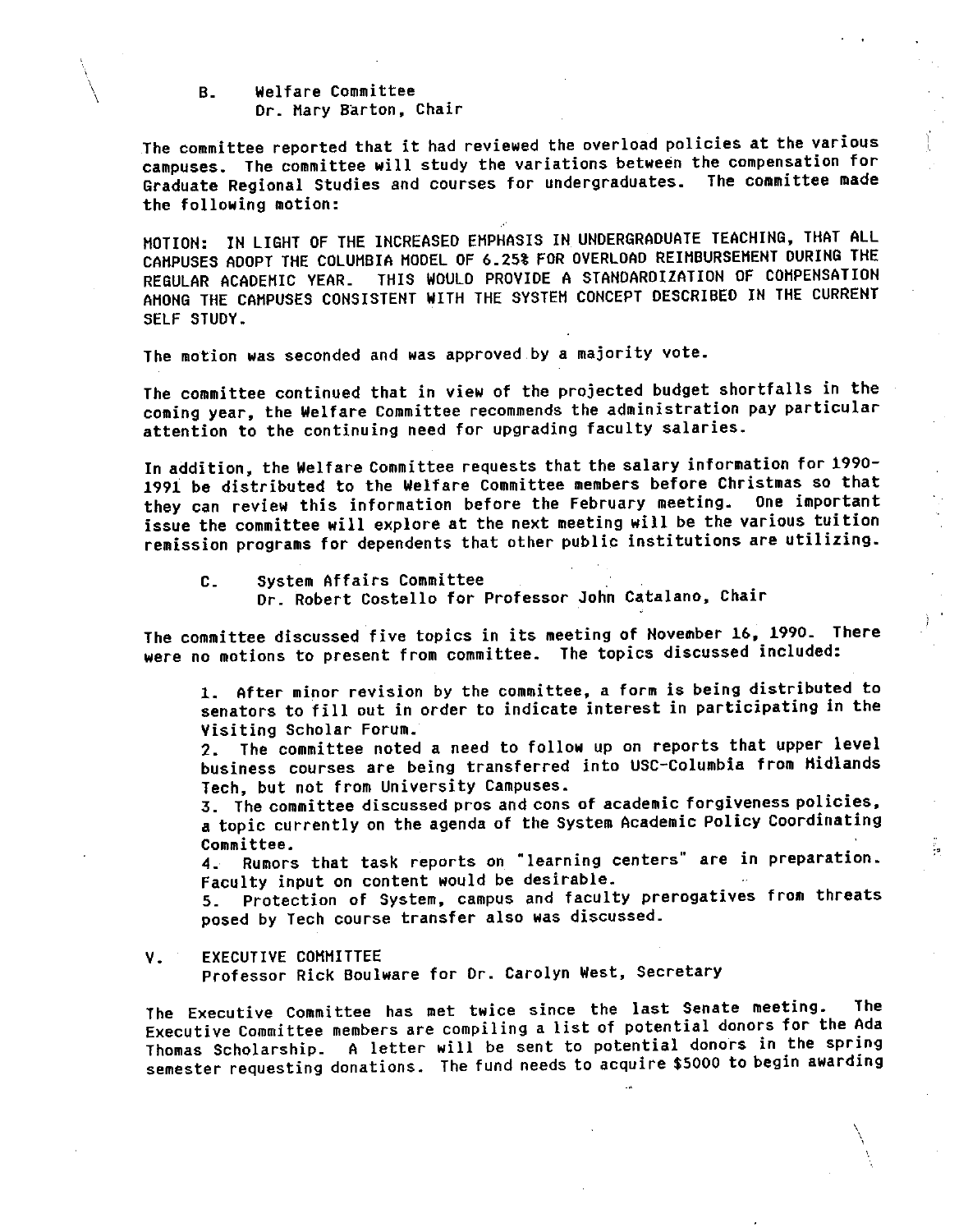**a** scholarship. A proposal that the Vice Chair of the Senate maintain manual revisions and archival material is being considered. The 1992-93 Senate year **will** be the 25th Anniversary of the Senate. The oral history and History of the Senate should be completed in time for a celebration. A thank you note from Dean<br>Varney, for the presentation in September was read. A framed copy of the  $\overline{Varney}$  for the presentation in September was read. resolution has been presented to Dean Varney since that meeting.

# VI. REPORTS FROH SPECIAL COHHITTEES

A. University Library Committee

The committee was meeting on the same day as the Senate meeting. A report should be available at the February meeting of the senate.

B. University Committee on Curricula and Courses Or. Robert Castleberry

The HUED 154, 454 changes are still on hold. The changes were sent back to the Department for additional work and have not, as yet been resubmitted to the committee. Committee action up through October has been processed. On November 9, 1990, the Committee approved curriculum changes to the HRTA program and to the BADH programs in Banking; Finance; and Insurance and Real Estate. Also HPRE 331 may no longer need 221 as a prerequisite. The Fall Schedule of courses from the Lancaster campus is still needed as are the Spring Schedules from all campuses except Sumter. Senators are reminded to attend to the minutes of the Columbia Senate. These minute indicate what actions have become official.

C. University Faculty Welfare Committee Professor Don Curlovic

Dr. Curlovic reminded the Senate that all sick leave hours above 1350 will be lost on January 1, 1991 and any excess can be donated to a sick leave pool if this is done before December 1, 1990.

D. Academic Planning Committee Dr. Deborah Cureton for Professor Bruce Nims

The Academic Planning Committee met on October 17 and November 14, 1990. The role of the committee in the University"s ongoing strategic planning process **was**  discussed in both meetings-- with Or. David Bell on October 17 and with Acting Provost Dr. George Reeves on November 14. The committee will begin reviewing strategic planning documents at its next meeting in January.

E. Faculty/Board of Trustees Liaison Committee Professor Kay Oldhouser

No repor<sup>t</sup>

F. Research and Productive Scholarship Committee Dr. B. H. **Caraway** 

No repor<sup>t</sup>

G.

Savannah River Site Committee Professor Ali Pyarali for Or. **W.** 0. Lamprecht, Jr.

> I  $\int$

 $\frac{1}{2}$ 

 $\bar{z}$ 

an<br>akir

 $\ddot{\phantom{a}}$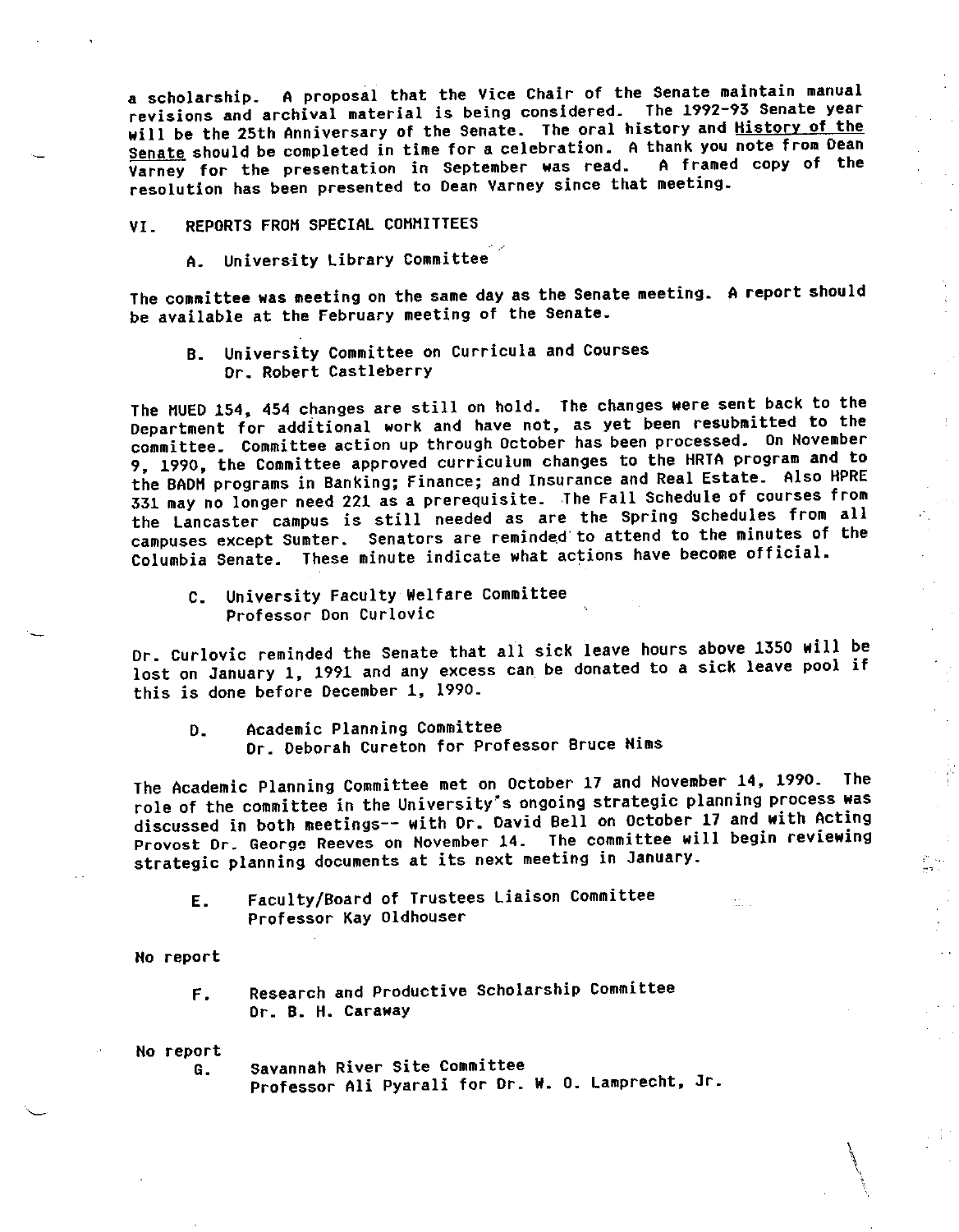\ Dr. Huray gave a report on the present status of the Savannah River Project. Awards so for to use total \$1.16 million. Nine awards are to USC-Columbia and three are to USC-Aiken. The total amount of awards thus far is \$1.9 million. The distinguished scientist program was discussed. This **will** bring three scientists to USC (1 per year) at a salary of \$125,000 with an additional \$125,000 for support services and staff.

> H. System Academic Policy Coordinating Committee Dr. Robert C. Costello

The System Academic Policy Coordinating Committee met on October 31, 1990 at USC-<br>Columbia undan the chairmapship of Dr. George Reeves, Interim Provost. Dr. Columbia under the chairmanship of Dr. George Reeves, Interim Provost. Reeves informed the Committee of a USC-Columbia Self-Study recommendation citing non-uniform admission requirements among the System campuses as rationale for developing a clear statement for students regarding change of campus guidelines and procedures. In this context, one criterion suggested for change of campus eligibility was 15 hours of course work completed by a student originally admissible and 30 hours of course work completed by a student not originally admissible at the destination campus. The Committee agreed on the desirability of generating a booklet for all USC System students regarding change of campus procedures and guidelines. Other topics of discussion which may be of special interest to the University Campuses included academic forgiveness policies and mandated transfer of Technical College courses to the University. The next scheduled meeting of the Committee is November 26, 1991.

I. Other Committees

1. Insurance and Annuities Committee Professor Jerry Dockery .

Replacement bids for the Jefferson-Pilot contracts are being considered and **will**  be announced at the February meeting.

VII. UNFINISHED BUSINESS

There was no unfinished business to consider.

VIII. NEW BUSINESS

There was no new business to consider.

IX. ANNOUNCEMENTS

X. ADJOURNMENT

The Senate was adjourned.

Respectfully submitted, Carolyn A. West

> \ \

 $\mathcal{F}$ 

attachments:

1) report of the Vice Chancellor

2) Visiting Scholars Forum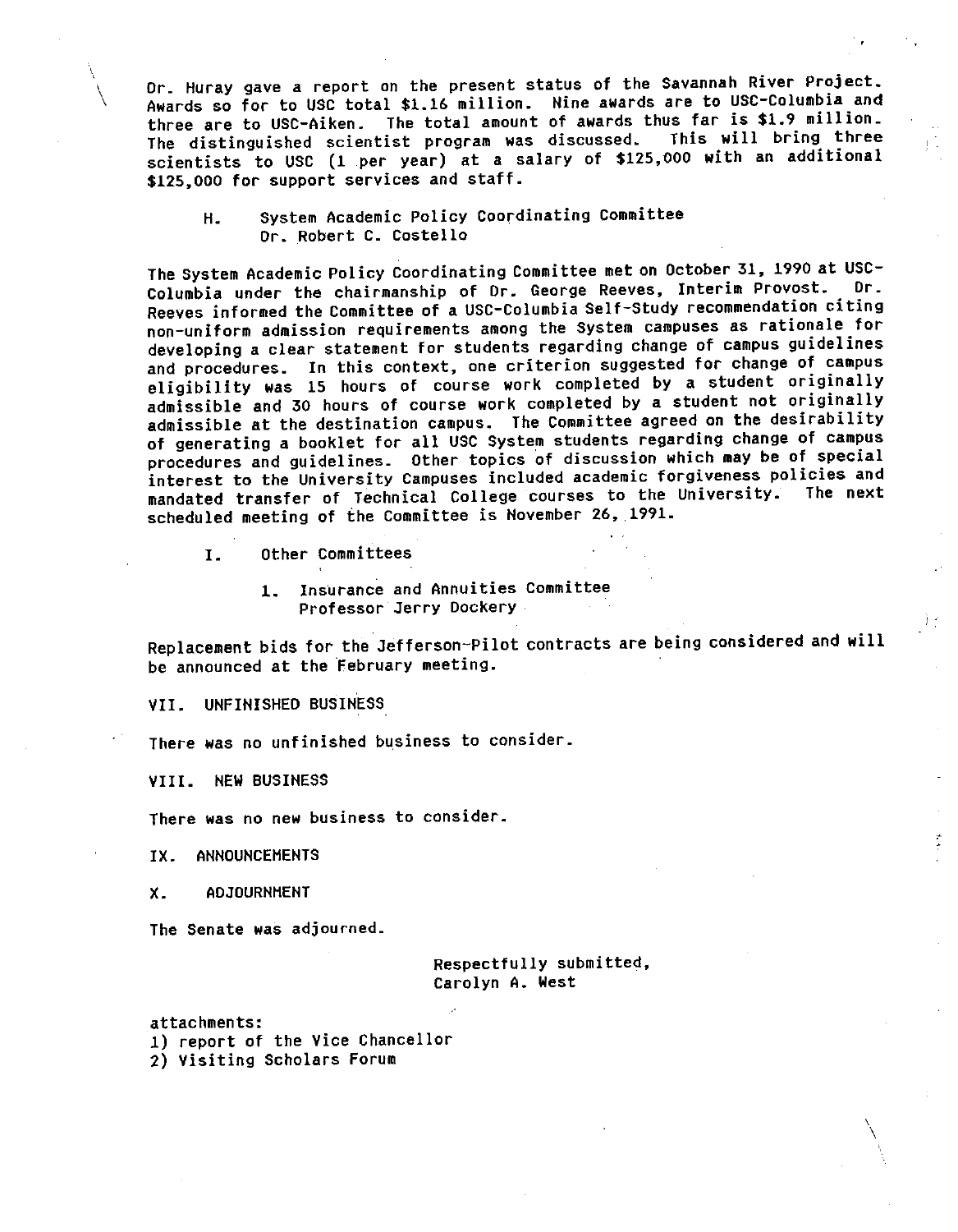# REPORT OF THE VICE CHANCELLOR FOR UNIVERSITY CAMPUSES AND CONTINUING EDUCATION

# TO THE UNIVERSITY CAMPUSES FACULTY SENATE

NOVEMBER 16, 1990 USC-SUMTER

### FACULTY MANUAL REVISION

 $\label{eq:2.1} \frac{1}{\sqrt{2}}\int_{\mathbb{R}^3}\left|\frac{d\mathbf{x}}{d\mathbf{x}}\right|^2\,d\mathbf{x}^2\,d\mathbf{x}^2\,d\mathbf{x}^2\,d\mathbf{x}^2\,d\mathbf{x}^2\,d\mathbf{x}^2\,d\mathbf{x}^2\,d\mathbf{x}^2\,d\mathbf{x}^2\,d\mathbf{x}^2\,d\mathbf{x}^2\,d\mathbf{x}^2\,d\mathbf{x}^2\,d\mathbf{x}^2\,d\mathbf{x}^2\,d\mathbf{x}^2\,d\mathbf{x}$ 

You will recall the University Campuses Faculty Senate has been working on revision of the University Campuses Faculty Manual for the better part of two years. The Senate has adopted a manual at its April and September 1990 meetings. The Manual then has been through a process of administrative review and we have worked very closely with the chair of your committee, Professor Jerry Dockery<br>and also the University Campuses' Deans of the University. On and also the University Campuses' Deans of the University. October 19, we held a meeting of the five campus deans, the Associate Chancellor for Continuing Education, Professor Dockery, the Chancellor, and the Vice Chancellor to discuss your recommended changes. We concurred with virtually all of them and our recommendations will be reported to you at the November 16th meeting. This report to you is for your information and after any discussions you may have concerning the administrative responses, the Chancellor will forward to the President and the Board of Trustees the final decisions of our office about the proposed Manual. Changes will be incorporated into a printed manual subsequent to Board approval. It probably will not be possible to get this<br>action taken by the Board until its February meeting. I wish to action taken by the Board until its February meeting. convey to our colleagues on the faculty our sincerest appreciation and respect for the highly professional way in which you have worked with your colleagues in the administration on making these important changes. We are persuaded that they are for the betterment of all of us. In this office, we are committed to strengthening the integrity of our faculty governance procedures. Looking towards the future, we would hope that you would look next to the towards the future, we would hope that you would flock heat to the<br>tenure and promotion procedures. It is my opinion they are tenure and promotion procedures. It is my opinion they are<br>increasingly out of sync with the Columbia Campus with whom we are now integrated in terms of our accreditation. I will talk about that later if you interested.

## FACULTY EXCHANGE APPLICATIONS

I want to remind you that Faculty Exchange applications are due November 16. If you have any questions or need assistance, please don't hesitate to contact me.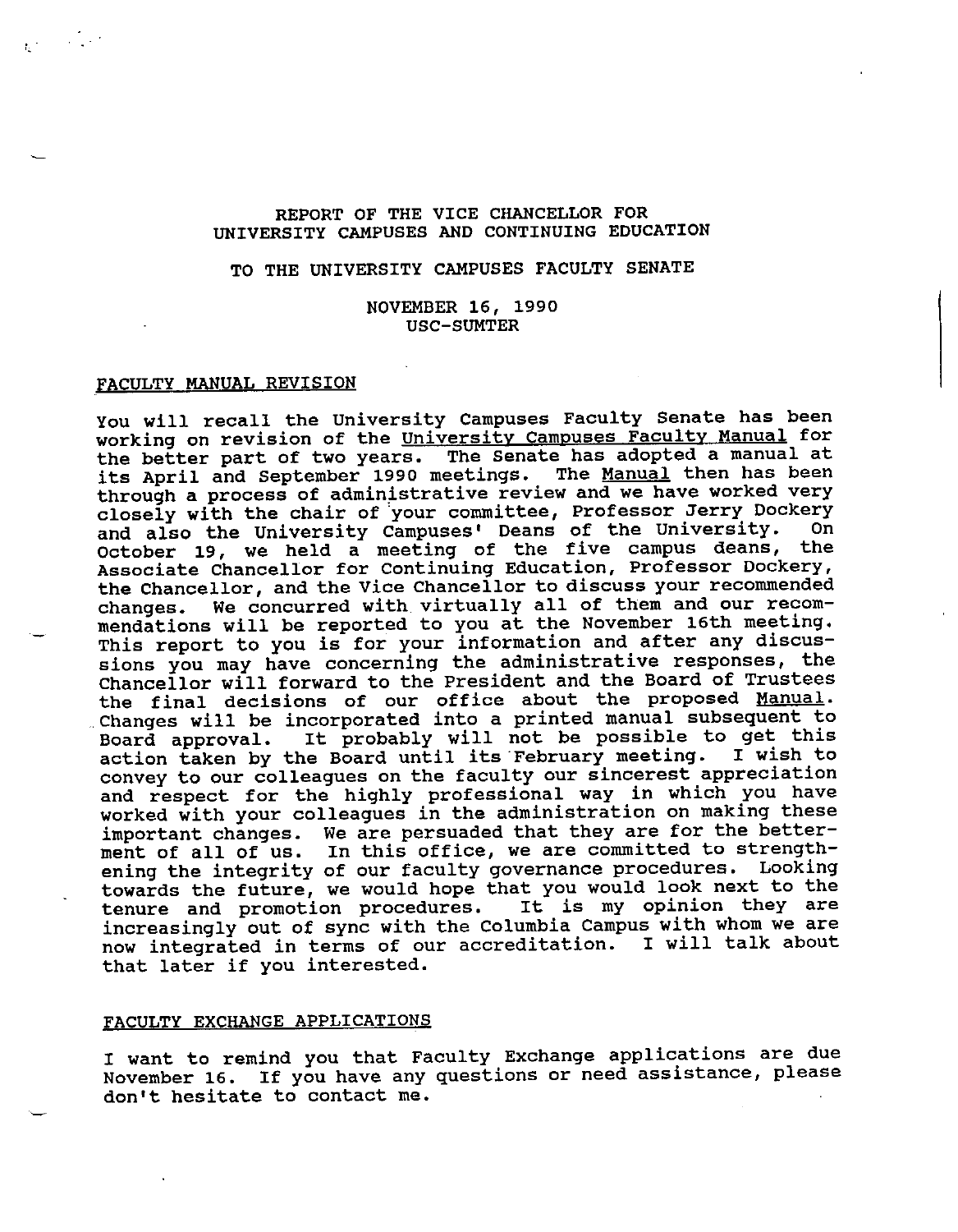Vice Chancellor Report to University Campuses Faculty Senate November 16, 1990 Page 2

## BUSINESS. PERSONNEL. AND COMPUTING OFFICER RETREAT

Employees from each of your campuses will be involved in the second annual System Business, Personnel, and Computer Officer Retreat, November JO-December 2. This will be held at Coastal Carolina College and North Myrtle Beach. It is our hope that the fruits of this discussion will further enhance administrative cooperation, coordination, and communication.

### SYSTEM ACADEMIC COORDINATING COMMITTEE

The committee had its first meeting of the semester on Wednesday, October 31. You will recall that this committee was appointed over a year ago by President Holderman at the recommendation of Provost Smith. The committee consists of the five USC System faculty senate chairs, the five chief academic officers, and five faculty representatives. Professor Robert Costello represents you as a faculty member, in addition to your chair, Professor Nancy Washington. I am your administrative representative. This was an organizational meeting and we decided to look at such future matters as the question of an academic forgiveness policy and the definition of "in residence" as it pertains to System degrees.

#### INFORMATION FOR USC TIMES

This is to encourage you to submit information through the appropriate public relations officer on your campus for submission to University Relations in Columbia for publication in USC Times. Vice President Mahaffey and Associate Vice President Knoop are eagerly solicitous to have more news about various matters on the University Campuses.

# 300-LEVEL BUSINESS ADMINISTRATION COURSES

As you are well aware, Dean Kane has served notice that we will not be able to offer JOO-level and above Columbia Business Administration courses on the University campuses effective this coming fall. The Chancellor and I and Assistant Vice Chancellor Hunter are currently involved in discussions in attempt to give us some reprieve on this decision. We are investigating the feasibility of offering courses via telecommunications and/or by developing some system whereby Columbia faculty supervise the instruction of faculty on the University campuses. The issue is a complicated one and involves issues of the reaccreditation of the College of Business Administration as well as financial issues. Chancellor Duffy and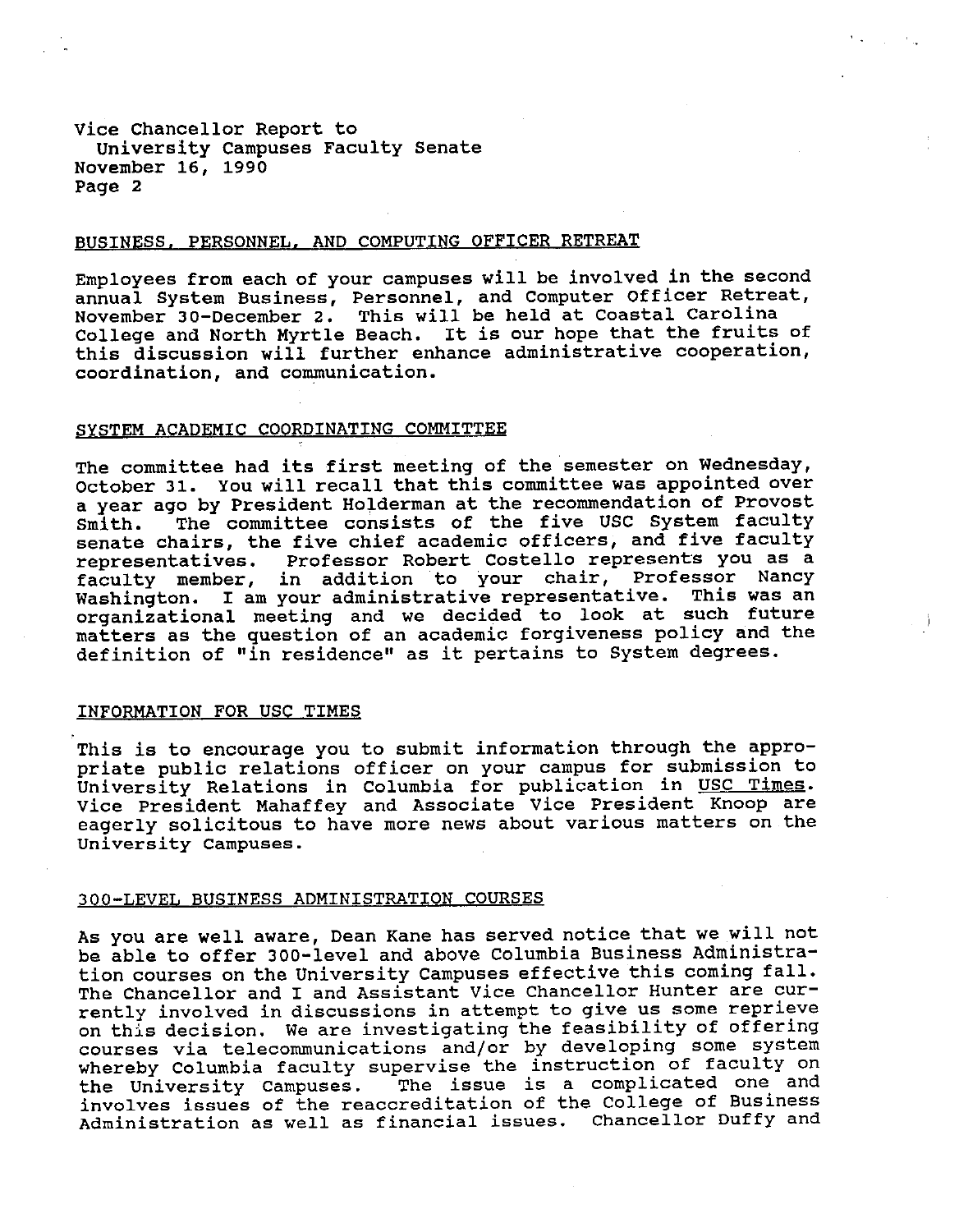Vice Chancellor Report to University Campuses Faculty senate November 16, <sup>1990</sup> Page 3

I will be meeting with budget office personnel, Acting Provost<br>Reeves, Dean Kane, and the Interim President to attempt to bring this matter to some resolution. We need to do so prior to the submission of the fall 1991 schedule which goes in in late February. We know that the faculty on our campuses are concerned about this matter and that this is c Concept and to maintaining enrollment viability. We are doing our best to address this very complex issue.

# WORKSHOPS ON SEXUAL HARASSMENT

Recently the Office of the senior Vice President for Personnel Services organized and hosted workshops for System administrators<br>on the topic of sexual harassment in the academic work place. Our<br>office is now investigating the feasibility of bringing a similar workshop/program to each of our five University Campuses. We are particularly concerned that University Campuses employees be made aware of how unintentional sexual harassment may take place and we wish to take further steps to protect our students and employees from being subjected to such behaviors. We will provide some kind of faculty/staff development experience as soon as this can be arranged and/or our financial circumstances permit.

•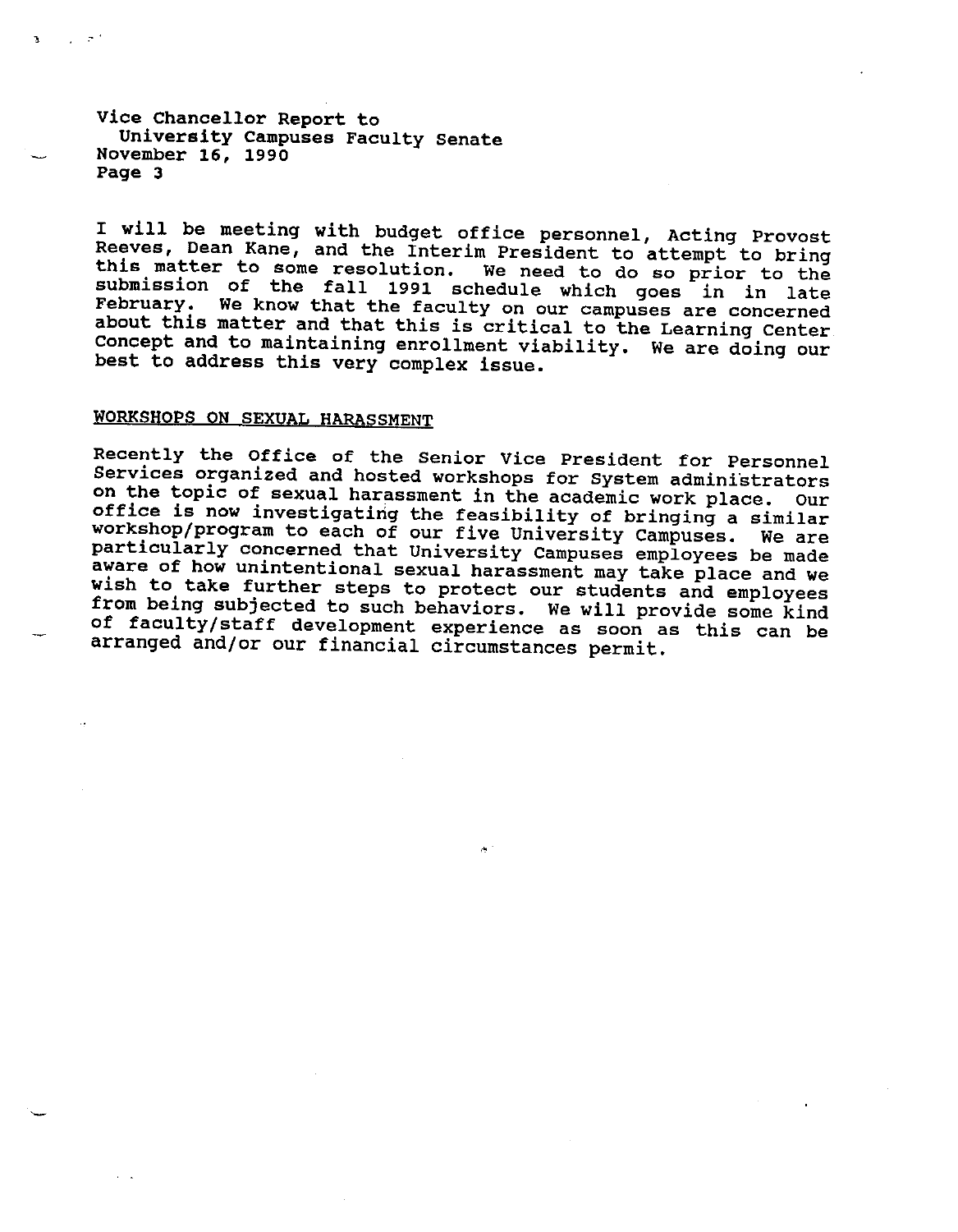## **Lia t e** : l **l** / J.t, / ➔ **<sup>u</sup>**

MEMO

From: The System Affairs Committee of the University Campuses Faculty Senate

 $To:$  University Campuses Administration, Faculty, and Staff</u> Subject: Visiting Scholars Forum

# --------------------------------------------- -------------------

The Office of the Chancellor for University Campuses and Continuing Education is supporting a visicing scholars program which would allow for exchanges of ideas and the sharing ot  $\ldots$  interests by members of the university throughout the system. Everyone is encouraged to participate in this program, bringing the expertise they possess to the attention of their colleagues on other campuses of the university.

If you are interested in having your name included on the list of visiting lecturers, please fill out the form below and return to either Michael J. Schoen, Lifelong Learning, 900 Assembly Street, Columbia or Charles K. Cook at USC Sumter.

-----------------------------------------------------------------

--------------------------- ------·------------- -----·-

**NAME:** 

 $\mathcal{N}$  $\mathcal{L}^{\mathcal{L}}$ 

CAMPUS ADDRESS:

TOPIC TITLE(S) AND SUGGESTED AUDIENCE: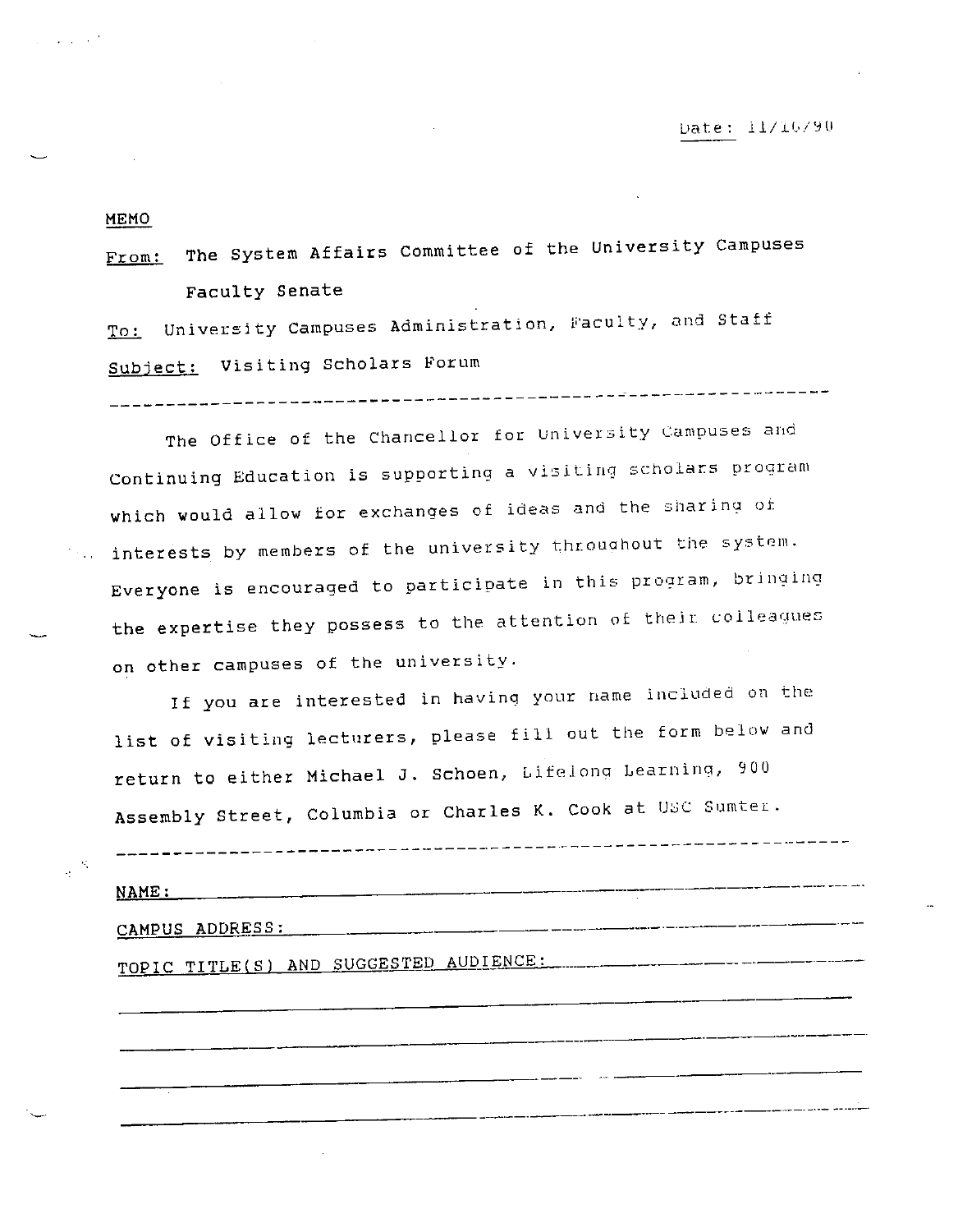## REPORT OF THE VICE CHANCELLOR FOR UNIVERSITY CAMPUSES AND CONTINUING EDUCATION

## TO THE UNIVERSITY CAMPUSES FACULTY SENATE

## NOVEMBER 16, 1990 USC-SUMTER

## FACULTY MANUAL REVISION

You will recall the University Campuses Faculty Senate has been working on revision of the University Campuses Faculty Manual for the better part of two years. The Senate has adopted a manual at its April and September 1990 meetings. The Manual then has been its April and September 1990 meetings. through a process of administrative review and we have worked very closely with the chair of your committee, Professor Jerry Dockery and also the University Campuses' Deans of the University. On October 19, we held a meeting of the five campus deans, the Associate Chancellor for Continuing Education, Professor Dockery, the Chancellor, and the Vice Chancellor to discuss your recommended changes. We concurred with. virtually all of them and our recommendations will be reported to you at the November 16th meeting. This report to you is for your information and after any discussions you may have concerning the administrative responses, the Chancellor will forward to the President and the Board of Trustees the final decisions of our office about the proposed Manual. Changes will be incorporated into a printed manual subsequent to Board approval. It probably will not be possible to get this action taken by the Board until its February meeting. I wish to convey to our colleagues on the faculty our sincerest appreciation and respect for the highly professional way in which you have worked with your colleagues in the administration on making these important changes. We are persuaded that they are for the betterment of all of us. In this office, we are committed to strengthening the integrity of our faculty governance procedures. Looking towards the future, we would hope that you would look next to the tenure and promotion procedures. It is my opinion they are tenure and promotion procedures. It is my opinion they are increasingly out of sync with the Columbia Campus with whom we are now integrated in terms of our accreditation. I will talk about that later if you interested.

## FACULTY EXCHANGE APPLICATIONS

I want to remind you that Faculty Exchange applications are due November 16. If you have any questions or need assistance, please don't hesitate to contact me.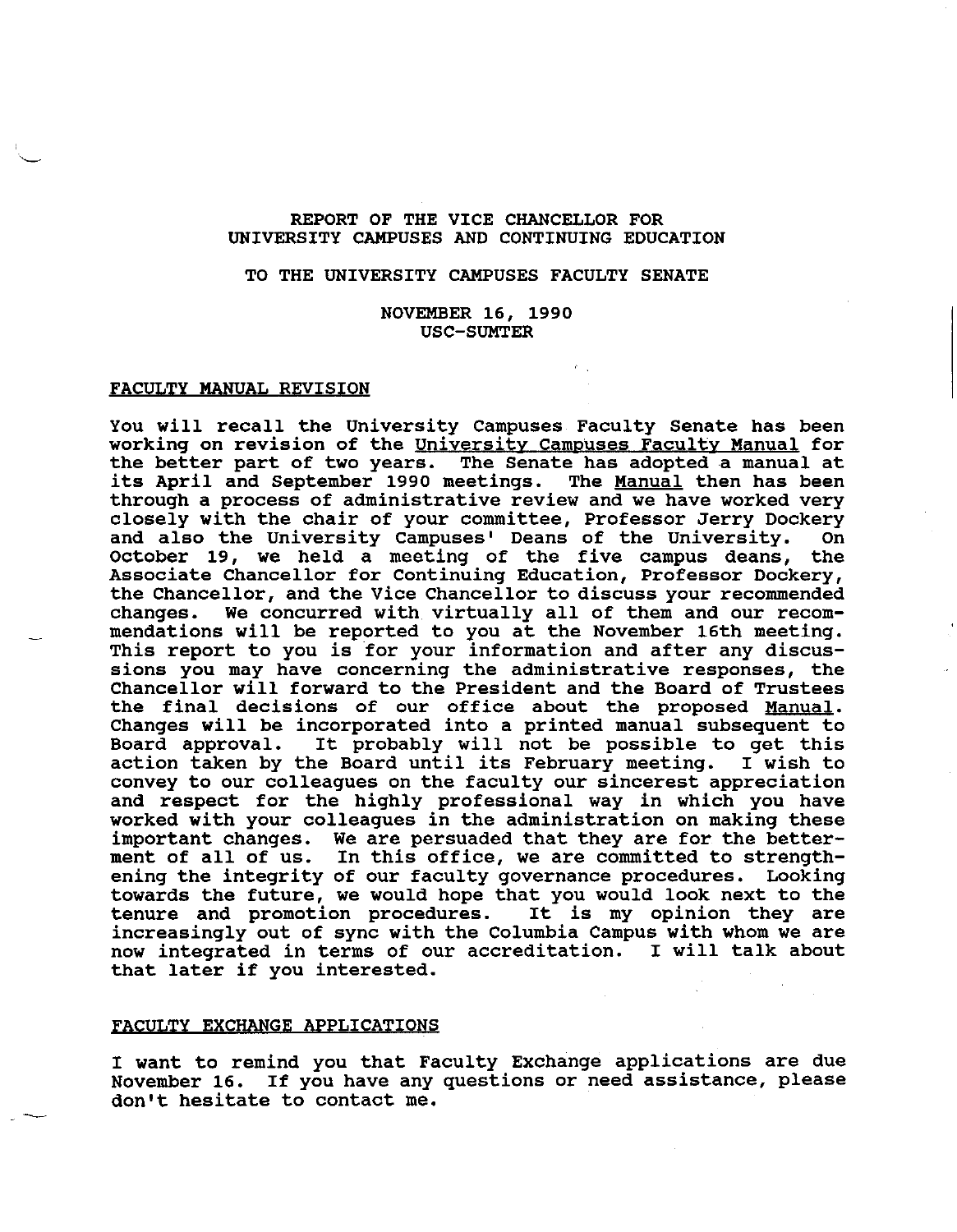Vice Chancellor Report to University Campuses Faculty Senate November 16, 1990 Page 2

## BUSINESS. PERSONNEL. AND COMPUTING OFFICER RETREAT

Employees from each of your campuses will be involved in the second annual System Business, Personnel, and Computer Officer Retreat, November 30-December 2. This will be held at Coastal Carolina College and North Myrtle Beach. It is our hope that the fruits of this discussion will further enhance administrative cooperation, coordination, and communication.

### SYSTEM ACADEMIC COORDINATING COMMITTEE

The committee had its first meeting of the semester on Wednesday, October 31. You will recall that this committee was appointed over a year ago by President Holderman at the recommendation of Provost<br>Smith. The committee consists of the five USC Svstem faculty The committee consists of the five USC System faculty senate chairs, the five chief academic officers, and five faculty representatives. Professor Robert Costello represents you as a faculty member, in addition to your chair, Professor Nancy Washington. I am your administrative representative. This was an organizational meeting and we decided to look at such future matters as the question of an academic forgiveness policy and the definition of "in residence" as it pertains to system degrees.

### INFORMATION FOR use TIMES

This is to encourage you to submit information through the appropriate public relations officer on your campus for submission to University Relations in Columbia for publication in USC Times. Vice President Mahaffey and Associate Vice President Knoop are eagerly solicitous to have more news about various matters on the University Campuses.

### 300-LEVEL BUSINESS ADMINISTRATION COURSES

As you are well aware, Dean Kane has served notice that we will not be able to offer 300-level and above Columbia Business Administration courses on the University Campuses effective this coming fall. The Chancellor and I and Assistant Vice Chancellor Hunter are currently involved in discussions in attempt to give us some reprieve on this decision. We are investigating the feasibility of offering<br>courses via telecommunications and/or by developing some system whereby Columbia faculty supervise the instruction of faculty on the University Campuses. The issue is a complicated one and involves issues of the reaccreditation of the College of Business Administration as well as financial issues. Chancellor Duffy and